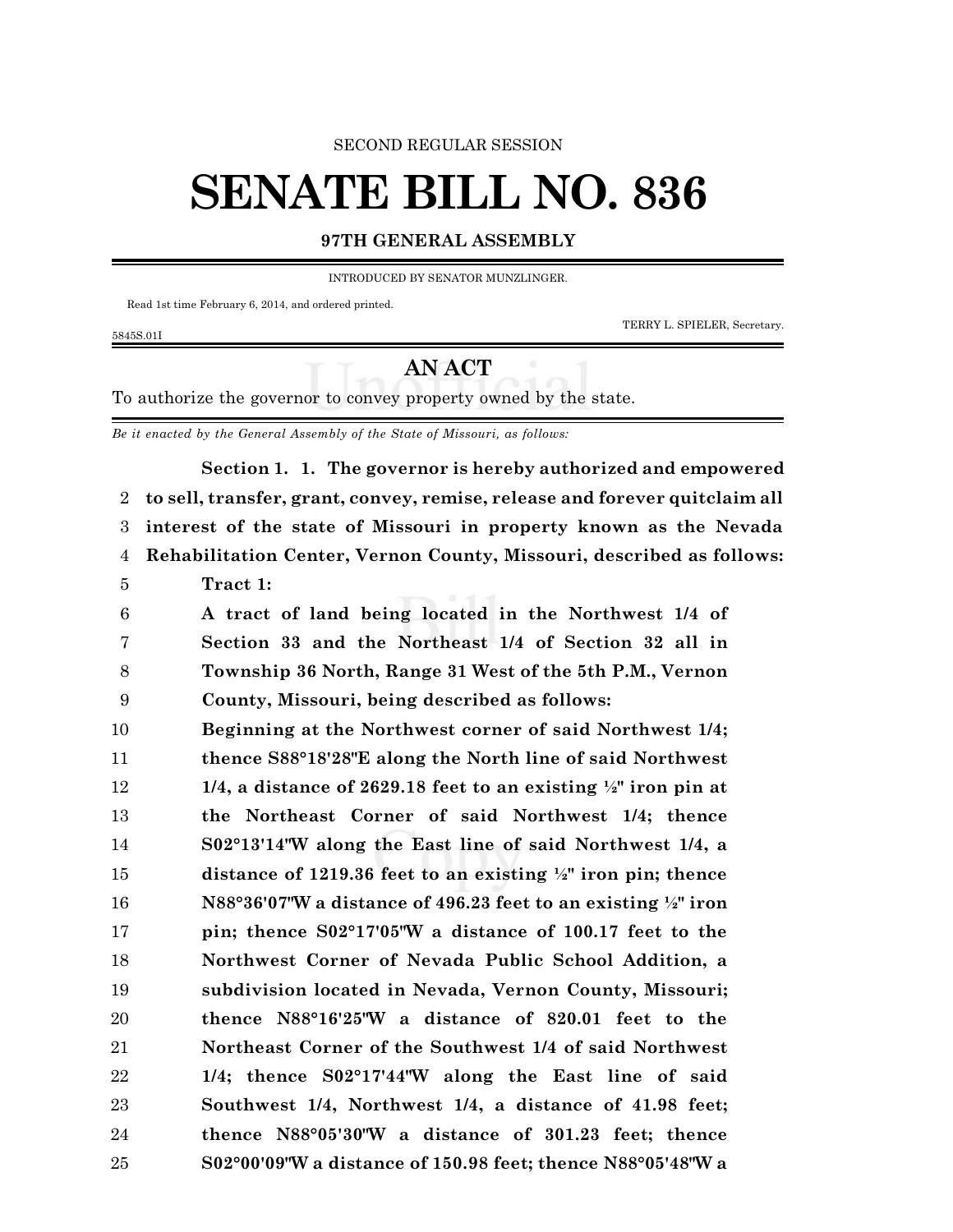**distance of 45.65 feet measured (45.50' deeded) to an existing ½" iron pin; thence N88°19'19"W a distance of 56.19 feet measured (55.90' deeded) to an existing 5/8" iron pin; thence S62°58'10"W a distance of 65.33 feet measured (65.44' deeded) to an existing 5/8" iron pin; thence N88°12'25"W a distance of 122.35 feet measured (122.32' deeded) to an existing 5/8" iron pin; thence N88°11'39"W a distance of 156.02 feet to an existing P/K nail; thence S01°46'44"W a distance of 68.45 feet measured (68.00' deeded) thence N88°13'16"W a distance of 23.02 feet measured (23.91' deeded) thence S04°01'50"W a distance of 103.76 feet measured (103.72' deeded) thence S88°13'16"E a distance of 181.53 feet measured (180.01' deeded) thence S02°18'32"W a distance of 13.08 feet measured (13.29' deeded); thence N88°10'53"W a distance of 153.61 feet measured (155.00' deeded) to an existing ½" iron pin; thence S01°46'44"W a distance of 80.00 feet; thence N88°13'16"W a distance of 216.16 feet; thence N02°02'19"E a distance of 79.90 feet measured (80.00' deeded) to an existing ½" iron pin; thence N88°07'15"W a distance of 115.30 feet measured (115.00' deeded) to an existing ½" iron pin; thence N02°46'44"E a distance of 185.15 feet measured (185.00' deeded); thence N88°11'51"W a distance of 251.92 feet measured (249.83' deeded) to the West line of said Northwest 1/4; thence N02°21'48"E along said West line, a distance of 34.44 feet; thence N87°07'58"W a distance of 198.51 feet measured (200.00' deeded) to an existing ½" iron pin; thence N02°16'36"E a distance of 380.00 feet to an existing ½" iron pin; thence S87°08'04"E a distance of 199.08 feet measured (200.00' deeded) to an existing ½" iron pin at the West line of said Northwest 1/4; thence N02°21'48"E along said West line, a distance of 1128.63 feet returning to the Point of Beginning. Having an Area of 87.58 acres. Subject to road right of ways and easements, public and**

**private, as may now be located.**

 **2. The commissioner of administration shall set the terms and conditions for the conveyance as the commissioner deems**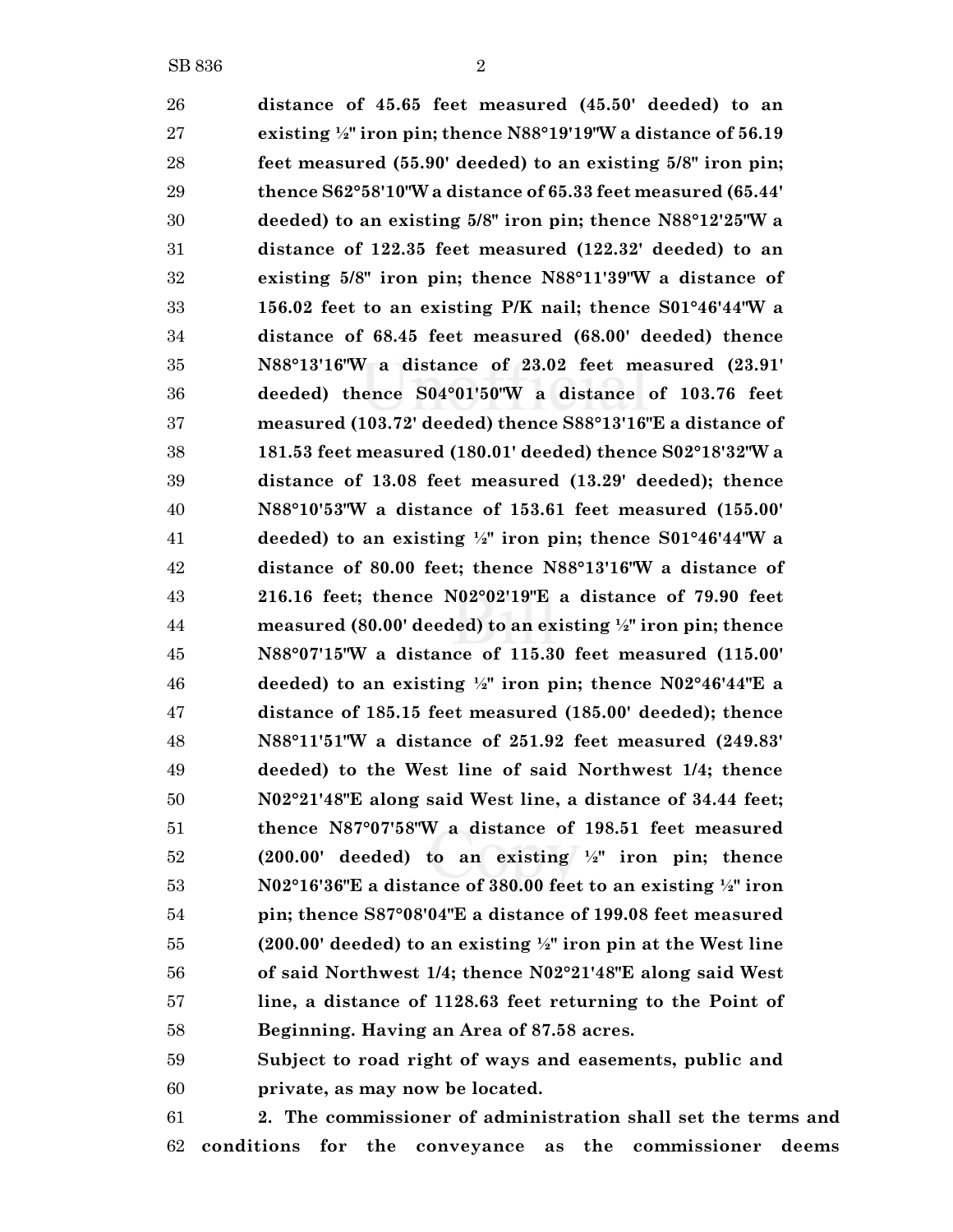**reasonable. Such terms and conditions may include, but not be limited to, the number of appraisals required, the time, place, and terms of the conveyance.**

 **3. The attorney general shall approve as to form the instrument of conveyance.**

**Section 2. 1. The governor is hereby authorized and empowered to sell, transfer, grant, convey, remise, release and forever quitclaim all interest of the state of Missouri in property known as the Bancroft Avenue Group Home, St. Louis City, Missouri, described as follows: Lots 38, 39 and 40 of Lindenwood, and in Block 4989 of the City of St. Louis, together fronting 150 feet on the North line of Bancroft Avenue, by a depth Northwardly of 150 feet to the dividing line of said Block; bounded East by Wabash Avenue.**

 **Together with all improvements thereon, being known as and numbered 7109 Bancroft Avenue.**

**Subject to easements, conditions, restrictions, reservations,**

**rights-of-way, building lines, zoning laws or ordinances**

**affecting said property.**

**Subject to restrictions according to deed recorded in** 

**Book 1094 page 436.**

 **2. The commissioner of administration shall set the terms and conditions for the conveyance as the commissioner deems reasonable. Such terms and conditions may include, but not be limited to, the number of appraisals required, the time, place, and terms of the conveyance.**

 **3. The attorney general shall approve as to form the instrument of conveyance.**

**Section 3. 1. The governor is hereby authorized and empowered to sell, transfer, grant, convey, remise, release and forever quitclaim all interest of the state of Missouri in property known as the Creve Coeur Avenue Group Home, St. Louis County, Missouri, described as follows: Adjusted Tract 1 of The Boundary Adjustment Plat of Wilcox Place Lot 3 and Part of Lot 17 of William Triplett's Estate, a subdivision in St. Louis County, Missouri according to the plat thereof recorded in Plat Book 354 Page 315 of the St. Louis County Records.**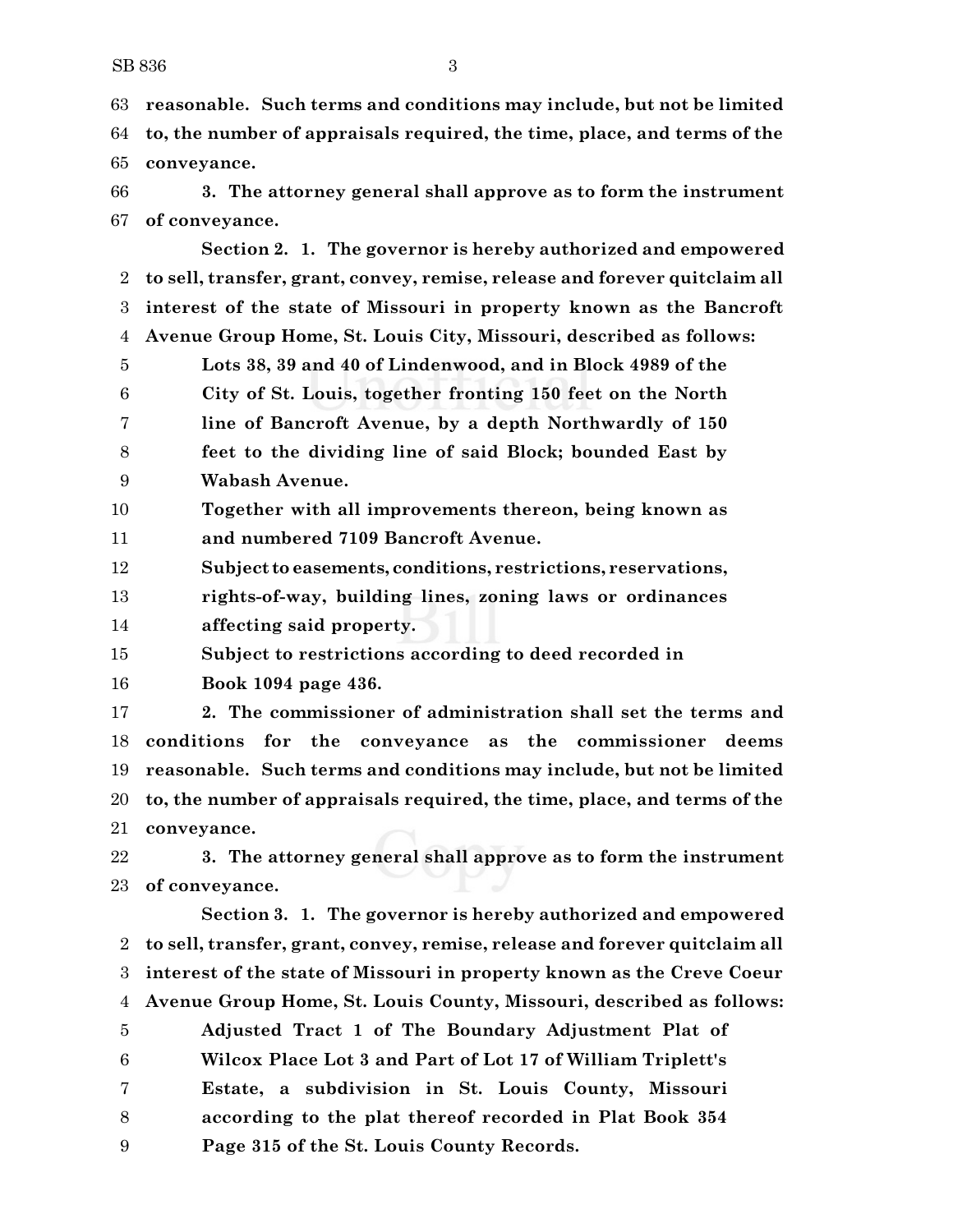SB 836 4

**Together with all improvements thereon known and**

 **numbered as 232 Creve Coeur Ave.. Subject to existing building lines, easements, conditions, restrictions, zoning regulations, etc., now of record, if any. Subject to the agreement for right of first refusal executed between the parties and recorded of even date herewith. 2. The commissioner of administration shall set the terms and conditions for the conveyance as the commissioner deems reasonable. Such terms and conditions may include, but not be limited to, the number of appraisals required, the time, place, and terms of the conveyance. 3. The attorney general shall approve as to form the instrument of conveyance. Section 4. 1. The governor is hereby authorized and empowered to sell, transfer, grant, convey, remise, release and forever quitclaim all interest of the state of Missouri in property known as the Greenbough Drive Group Home, St. Louis County, Missouri, described as follows: LOT 212 OF OLD FARM ESTATES ADDITION PLAT TEN, AS PER PLAT THEREOF RECORDED IN PLAT BOOK 124 PAGE 48 OF THE ST. LOUIS COUNTY RECORDS. Subject to restrictions of record, conditions, reservations and easements, zoning ordinances, if any, and general taxes and assessments, not yet due and payable. Together with all improvements thereon, being known as and numbered 13100 Greenbough Drive. 2. The commissioner of administration shall set the terms and conditions for the conveyance as the commissioner deems reasonable. Such terms and conditions may include, but not be limited to, the number of appraisals required, the time, place, and terms of the conveyance. 3. The attorney general shall approve as to form the instrument of conveyance. Section 5. 1. The governor is hereby authorized and empowered to sell, transfer, grant, convey, remise, release and forever quitclaim all interest of the state of Missouri in a portion of the property known as the Western Reception and Diagnostic Correctional Center, Buchanan County, Missouri, described as follows:**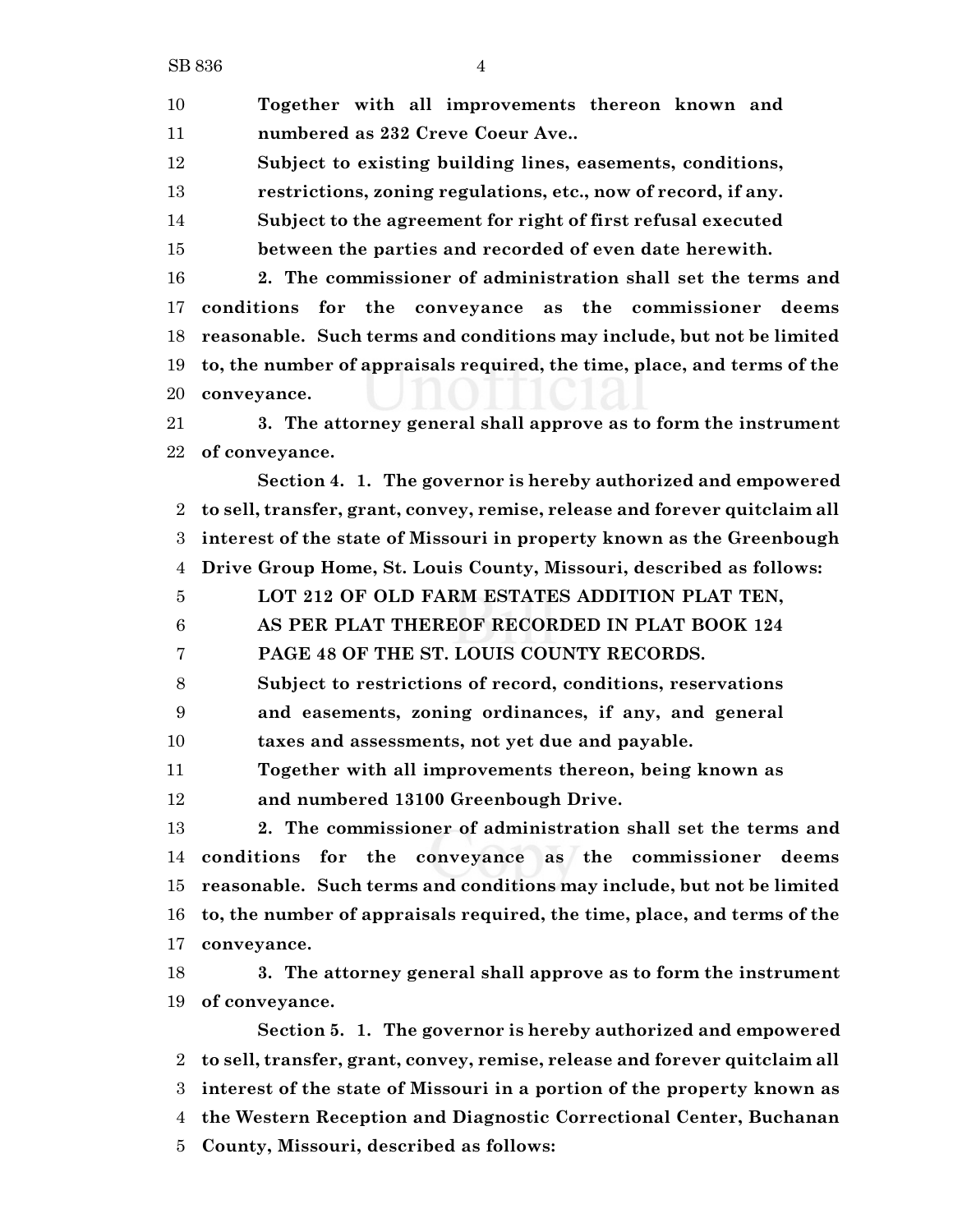**A tract of land in the West 1/2 of the Northeast Quarter, of Section 10, Township 57 North, Range 35 West, St. Joseph, Buchanan County, Missouri, and being more particularly described as follows:**

 **Commencing at the North Quarter Corner, of said Section 10-57-35; thence South 00°37'53" East, along the West line of said Northeast Quarter, a distance of 30.00 feet, to a point on the South Right-of-Way line of Frederick Avenue, a public road, as now established, said point also being the Point of Beginning; thence South 89°51'44 East, departing said West line, and along said South Right-of-Way line, a distance of 434.35 feet; thence South 00°30'40" East, departing said South Right-of-Way line, a distance of 274.13 feet; thence South 88°13'20" West, a distance of 17.42 feet; thence South 00°09'08" East, a distance of 120.25 feet; thence South 39°57'56" West, a distance of 55.86 feet; thence North 89°42'40" West, a distance of 379.02 feet, to a point on the West line of said Northeast Quarter; thence North 00°37'53" West, along said West line, a distance of 436.88 feet, to the Point of Beginning, containing 186,084.24 square feet or 4.2719 acres.**

 **2. The commissioner of administration shall set the terms and conditions for the conveyance as the commissioner deems reasonable. Such terms and conditions may include, but not be limited to, the number of appraisals required, the time, place, and terms of the conveyance.**

 **3. The attorney general shall approve as to form the instrument of conveyance.**

**Section 6. 1. The governor is hereby authorized and empowered to sell, transfer, grant, convey, remise, release and forever quitclaim all interest of the state of Missouri in a portion of the property known as the Western Reception and Diagnostic Correctional Center, Buchanan County, Missouri, described as follows:**

 **A tract of land in the West 1/2 of the Northeast Quarter, of Section 10, Township 57 North, Range 35 West, St. Joseph, Buchanan County, Missouri, and being more particularly described as follows:**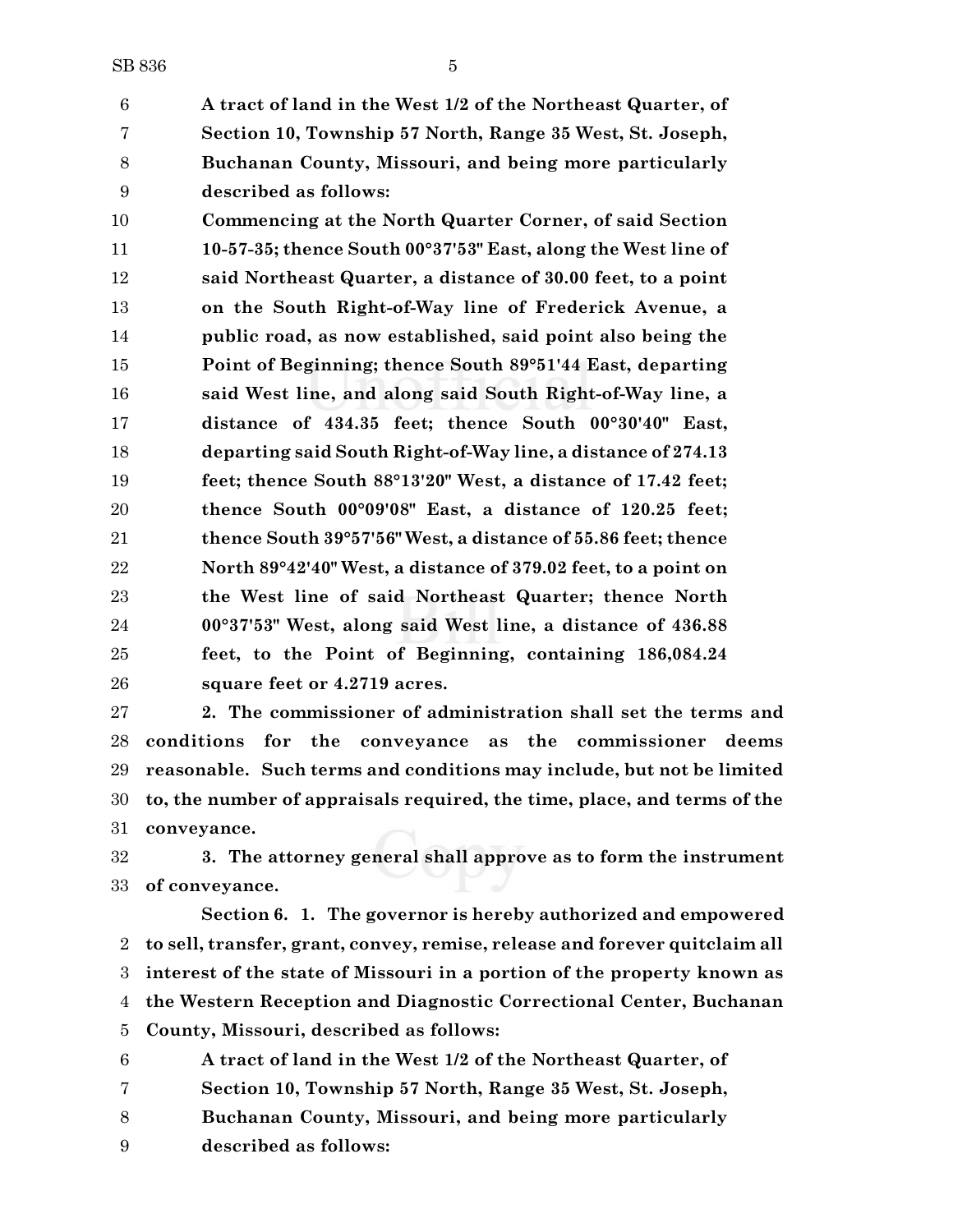**Commencing at the North Quarter Corner, of said Section 10-57-35; thence South 00°37'53" East, along the West line of said Northeast Quarter, a distance of 466.88 feet, to the Point of Beginning; thence South 89°42'40" East, departing the West line of said Northeast Quarter, a distance of 175.81 feet; thence South 02°16'44" East, a distance of 109.06', to a point of curvature; thence Southerly, along a curve to the right, having a radius of 473.50 feet, and a central angle of 11°55'34", a distance of 98.56 feet, to a point of tangency; thence South 09°38'49" West, a distance of 25.88 feet, to a point of curvature; thence Southerly, along a curve to the left, having a radius of 1,209.00 feet, and a central angle of 05°38'09", a distance of 118.92 feet, to a point of tangency; thence South 04°00'41" West, a distance of 136.64 feet; thence South 00°37'02" East, a distance of 643.66 feet; thence South 89°22'07" West, a distance of 140.25 feet, to a point on the West line of said Northeast Quarter; thence North 00°37'53" West, along the West line of said Northeast Quarter, a distance of 1,133.12 feet, to the Point of Beginning, containing 170,093.27 square**

**feet or 3.9048 acres, more or less.**

 **2. The commissioner of administration shall set the terms and conditions for the conveyance as the commissioner deems reasonable. Such terms and conditions may include, but not be limited to, the number of appraisals required, the time, place, and terms of the conveyance.**

 **3. The attorney general shall approve as to form the instrument of conveyance.**

**Section 7. 1. The governor is hereby authorized and empowered to sell, transfer, grant, convey, remise, release and forever quitclaim all interest of the state of Missouri in a portion of the property known as Pullan Road in St. Francois County, Missouri, described as follows: Part of Lot 94 of F.W. Rohland's Subdivision of U.S. Survey 2969, Township 35 North, Range 5 East, St. Francois**

- **County, Missouri, more particularly described as follows:**
- **From the southeast corner of said Lot 94; thence westerly,**
- **along the southerly line of said Lot 94, 504.00 feet, more or**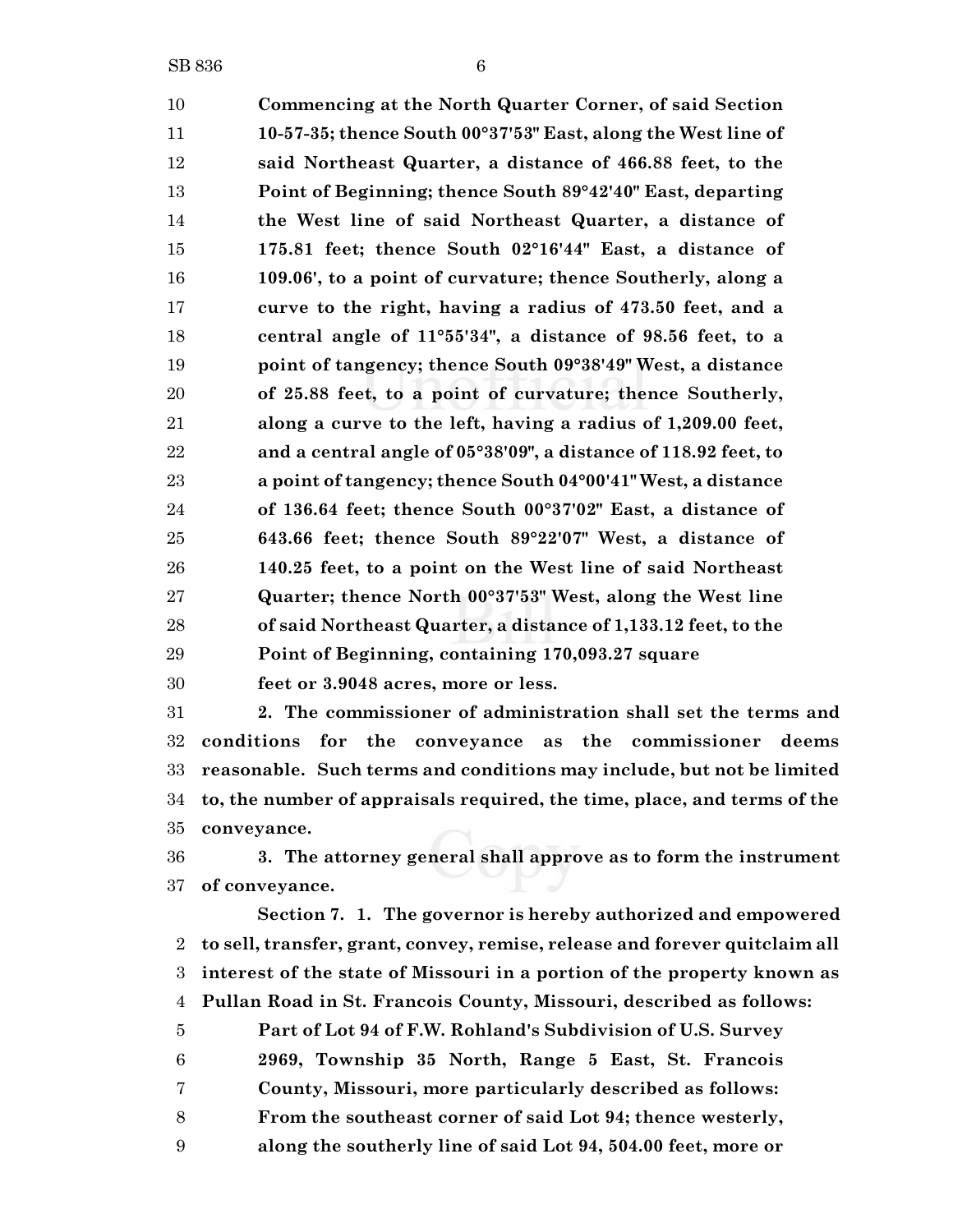**less, to the southeast corner of a 30 foot strip of land for roadway described by deed of record in Book 163, page 303, St. Francois County Recorder's Office; thence northerly, along the easterly line of said 30 foot strip and the northerly extension thereof, 1551.60 feet, more or less, to the northerly line of said Lot 94; thence westerly, along the northerly line of said Lot 94, 30.00 feet to the northeasterly corner of Lot 3 of Doubet Subdivision as per plat of record in Plat Book 2008R, page 7328, St. Francois County Recorder's Office; thence southerly, along the easterly line of Lot 3 of said subdivision and the southerly extension thereof, 1551.60 feet, more or less to the south line of said Lot 94; thence easterly, along the southerly line of said Lot 94, 30.00 feet to the point of beginning.**

 **The above description is intended to represent a 30 foot strip of land for the existing roadway shown as an unnamed street by the St. Francois County Assessor but shown as Pullan Road on the plat of record in Plat Book 2008R, page 7328, St. Francois County Recorder's Office.**

 **The above description is also intended to be over and across the 30 foot strip of land excepted from the easterly side of tracts of land described in Book 163, page 303, Book 834, page 413 and Book 1441, page 1824, St. Francois County Recorder's Office.**

 **The State of Missouri shall retain a perpetual Ingress/Egress Easement over said 30' Strip.**

 **2. The commissioner of administration shall set the terms and conditions for the conveyance as the commissioner deems reasonable. Such terms and conditions may include, but not be limited to, the number of appraisals required, the time, place, and terms of the conveyance.**

 **3. The attorney general shall approve as to form the instrument of conveyance.**

**Section 8. 1. The governor is hereby authorized and empowered to sell, transfer, grant, convey, remise, release and forever quitclaim all interest of the state of Missouri in a portion of the property known as Missouri State Highway Patrol Troop H in Buchanan County, Missouri,**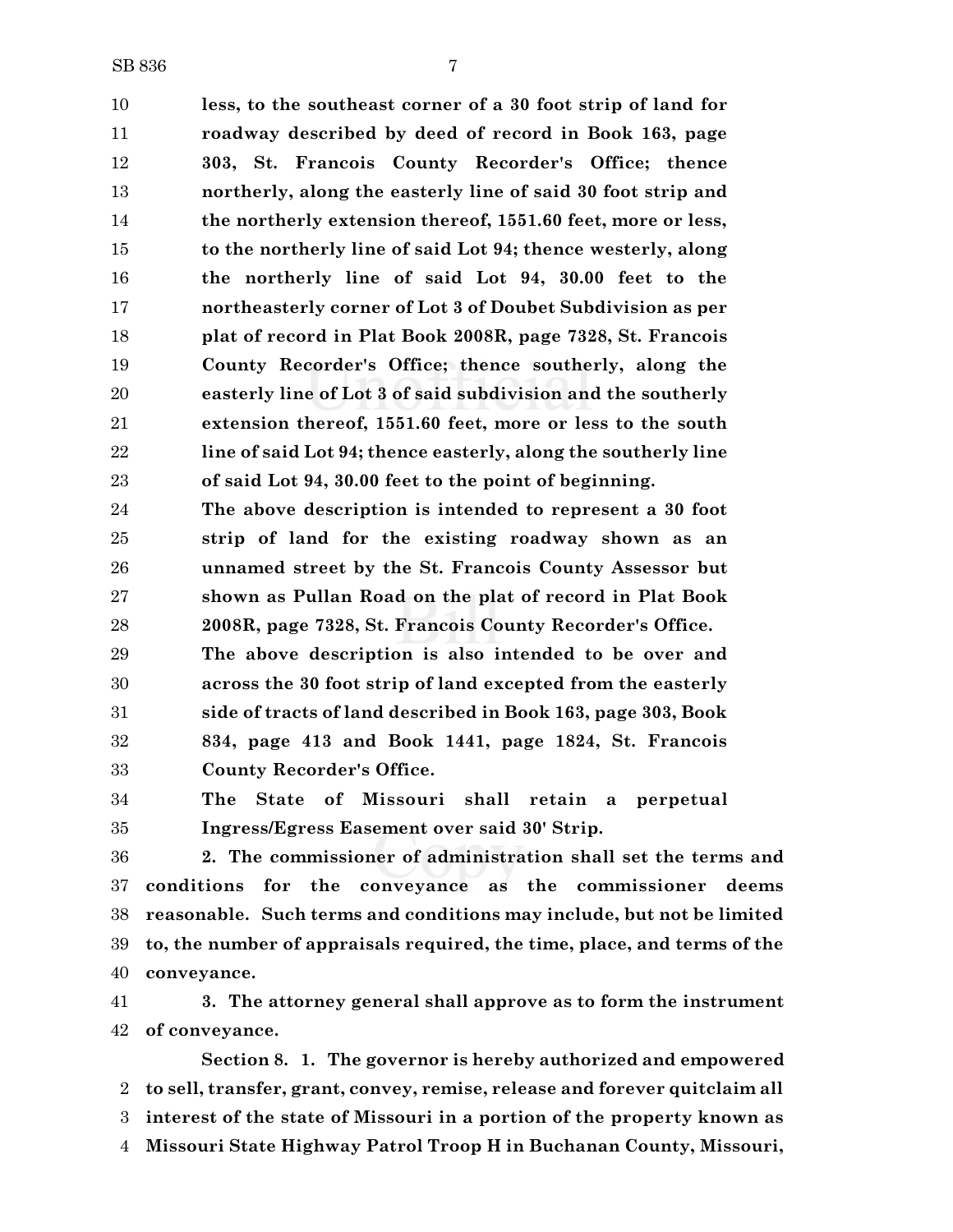### **described as follows:**

 **Beginning at an iron pipe, the northeast corner of Hartman's Subdivision in the southwest quarter of the northeast quarter of the Section thirty-four (34) Township fifty-eight (58) north, Range thirty-five (35) west of the 5th P.M., thence west five hundred forty-five and six tenths (545.6) feet, to an iron pipe on the east right-of-way line of the Belt Highway, thence northerly on a curve of one thousand eight hundred seventy and one tenth (1870.1) feet radius concave to the east the tangent of said curve bears north 3°36' west on hundred ninety-nine and three tenths (199.3) feet to a concrete monument, thence easterly five (5) feet to a concrete monument, thence northerly on a curve one thousand eight hundred sixty-five and one tenth (1865.1) feet radius concave to the east ninety-four and sixty-four hundredths (94.64) feet to a concrete monument, thence north 0°40' east one hundred twenty-three and eight tenths (123.8) feet to a monument, thence north 35° east three hundred fourteen (314) feet to a concrete monument, thence north 38° 29' east two hundred ten (210) feet to the north line of said southwest quarter of the northeast quarter, thence east with then north line of said southwest quarter of the northeast quarter one hundred seventy five (175) feet, thence south eight hundred thirteen (813) feet to the place of beginning, containing eight and nine tenths (8.9) acres more or less. Subject to right-of-way of public road along the north side**

**thereof.**

 **Subject to right-of-way for State Highway along the west side there of containing one and fifteen hundredths (1.15) acres which has been heretofore obtained by the State for road purposes by deed and condemnation.**

 **2. The commissioner of administration shall set the terms and conditions for the conveyance as the commissioner deems reasonable. Such terms and conditions may include, but not be limited to, the number of appraisals required, the time, place, and terms of the conveyance.**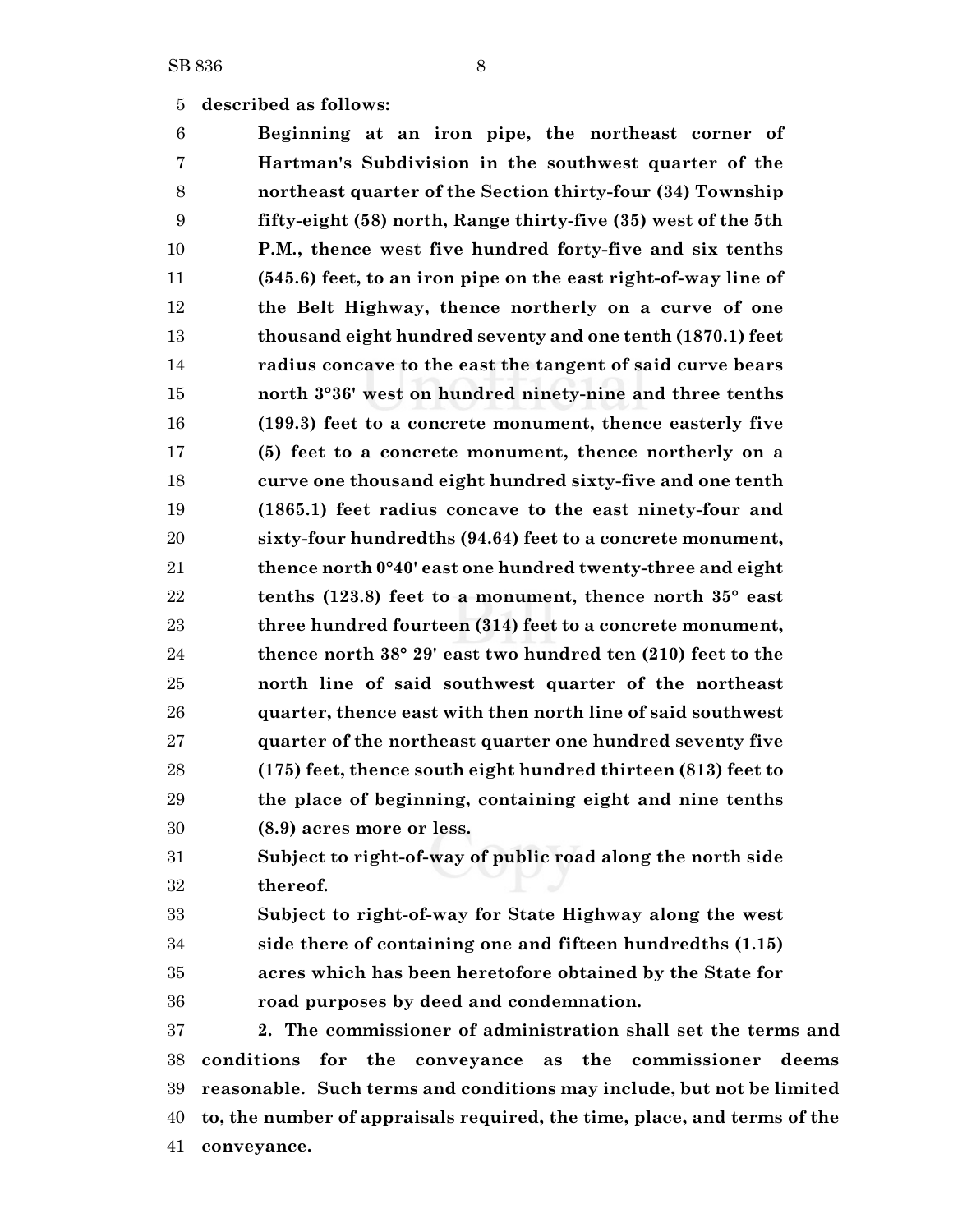**3. The attorney general shall approve as to form the instrument of conveyance. Section 9. 1. The governor is hereby authorized and empowered to sell, transfer, grant, convey, remise, release and forever quitclaim all interest of the state of Missouri in a portion of the property known as the Sikeston Career Center in Scott County, Missouri, described as follows: Tract 1: A tract or parcel of land being a part of USPS 614, T 26 N, R14 E of the 5th P.M., also a part of Lot 1, Block 40 in the City of Sikeston, Scott County, Missouri, and more fully described as follows: Beginning at the northwest corner of Lot 1 in outblock 40, thence N 71° 24'E along the north line of said Lot one, 120 feet to a point, thence S 12° 34' E a distance of 80.05 feet, thence S 77° 26' W a distance of 119.34 feet to a point in the West line of said Lot one, thence N 12° 34' W on and along the West line of said Lot one a distance of 67.92 feet to the point of beginning. Tract 2: A tract or parcel of land being a part of Lot 1 of Outblock 40 in the City of Sikeston, Scott County, Missouri, and more particularly described as follows: Beginning at the NW corner of said Lot No. 1 of Outblock 40; thence N 71°24'E., on and along the north line of aforesaid Lot 1 a distance of 120.0 feet to the point of beginning proper; thence continuing N 71°24'E., a distance of 72.0 feet; thence S 12°34'E a distance of 87.62 feet; thence S 77°26'W a distance of 71.60 feet; thence N 12°34' W a distance of 80.085 feet to the point of beginning. 2. The commissioner of administration shall set the terms and conditions for the conveyance as the commissioner deems**

 **reasonable. Such terms and conditions may include, but not be limited to, the number of appraisals required, the time, place, and terms of the conveyance.**

 **3. The attorney general shall approve as to form the instrument of conveyance.**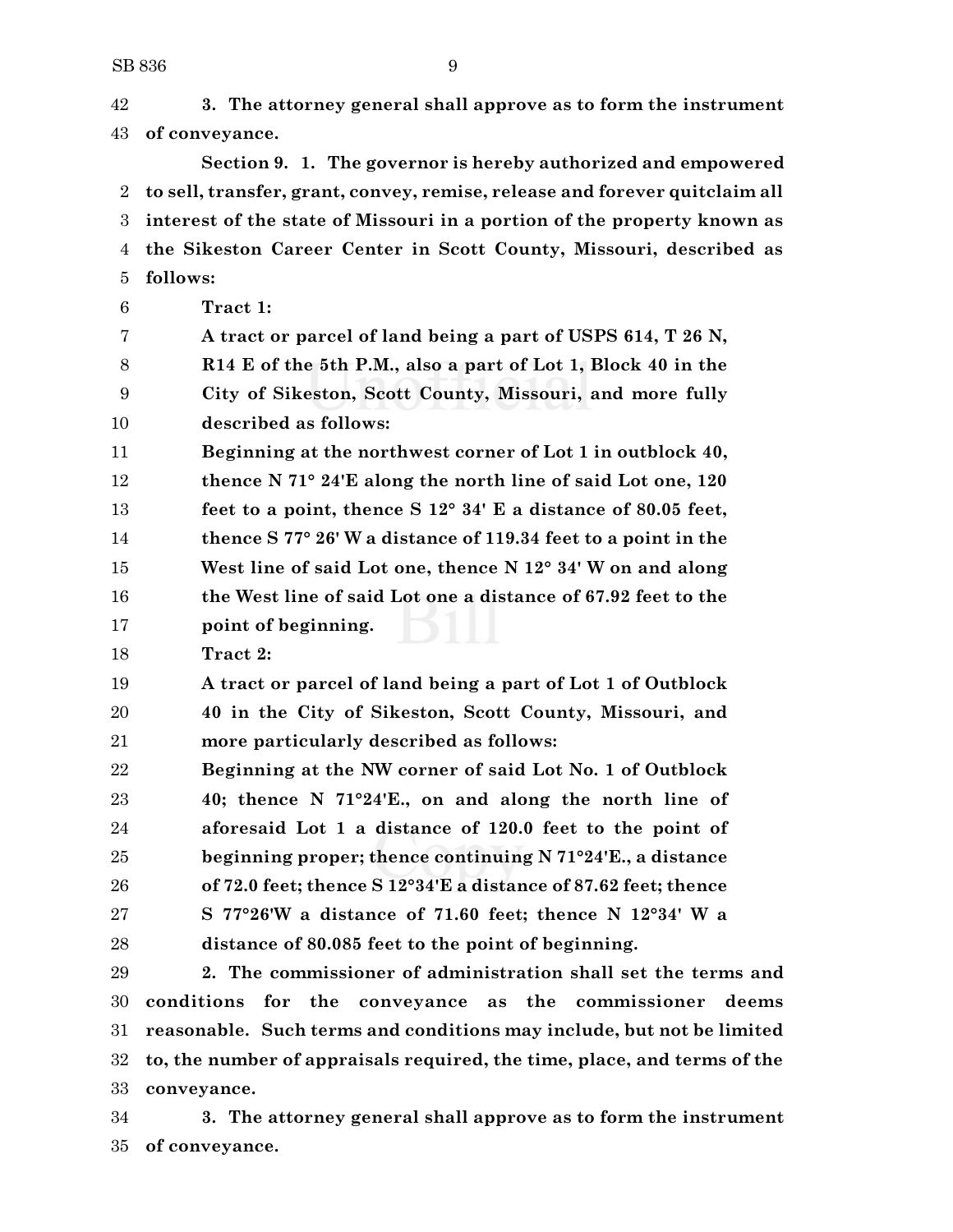**Section 10. 1. The governor is hereby authorized and empowered to sell, transfer, grant, convey, remise, release and forever quitclaim all interest of the state of Missouri in property known as the Hannibal Career Center, Marion County, Missouri, described as follows: All of the North One-half of Lot 2, in Block 41 in the City of Hannibal, Marion County, Missouri. All of the South one half (S½) of Lot Two (2) in Block Forty one (41) in the City of Hannibal, Marion County, Missouri. 2. The commissioner of administration shall set the terms and conditions for the conveyance as the commissioner deems reasonable. Such terms and conditions may include, but not be limited to, the number of appraisals required, the time, place, and terms of the conveyance. 3. The attorney general shall approve as to form the instrument of conveyance. Section 11. 1. The governor is hereby authorized and empowered to sell, transfer, grant, convey, remise, release and forever quitclaim all interest of the state of Missouri in property known as the Sedalia Career Center, Pettis County, Missouri, described as follows: Lot number Nine (9) and Twenty-Two (22) feet and One (1) inch in width off of the West side of Lot number Eight (8) in Block number Ten (10) of Sarah E. Smith and Martha E. Martin's First Addition to the City of Sedalia, Missouri. Being part of the west half of Lot number One (1) of the North-West Quarter of Section number Three (3), in Township number Forty-Five (45) North, of Range number Twenty-One (21) West of the Fifth Principal Meridian, in the County of Pettis and State of Missouri. 2. The commissioner of administration shall set the terms and conditions for the conveyance as the commissioner deems reasonable. Such terms and conditions may include, but not be limited to, the number of appraisals required, the time, place, and terms of the conveyance. 3. The attorney general shall approve as to form the instrument of conveyance. Section 12. 1. The governor is hereby authorized and empowered**

**to sell, transfer, grant, convey, remise, release and forever quitclaim all**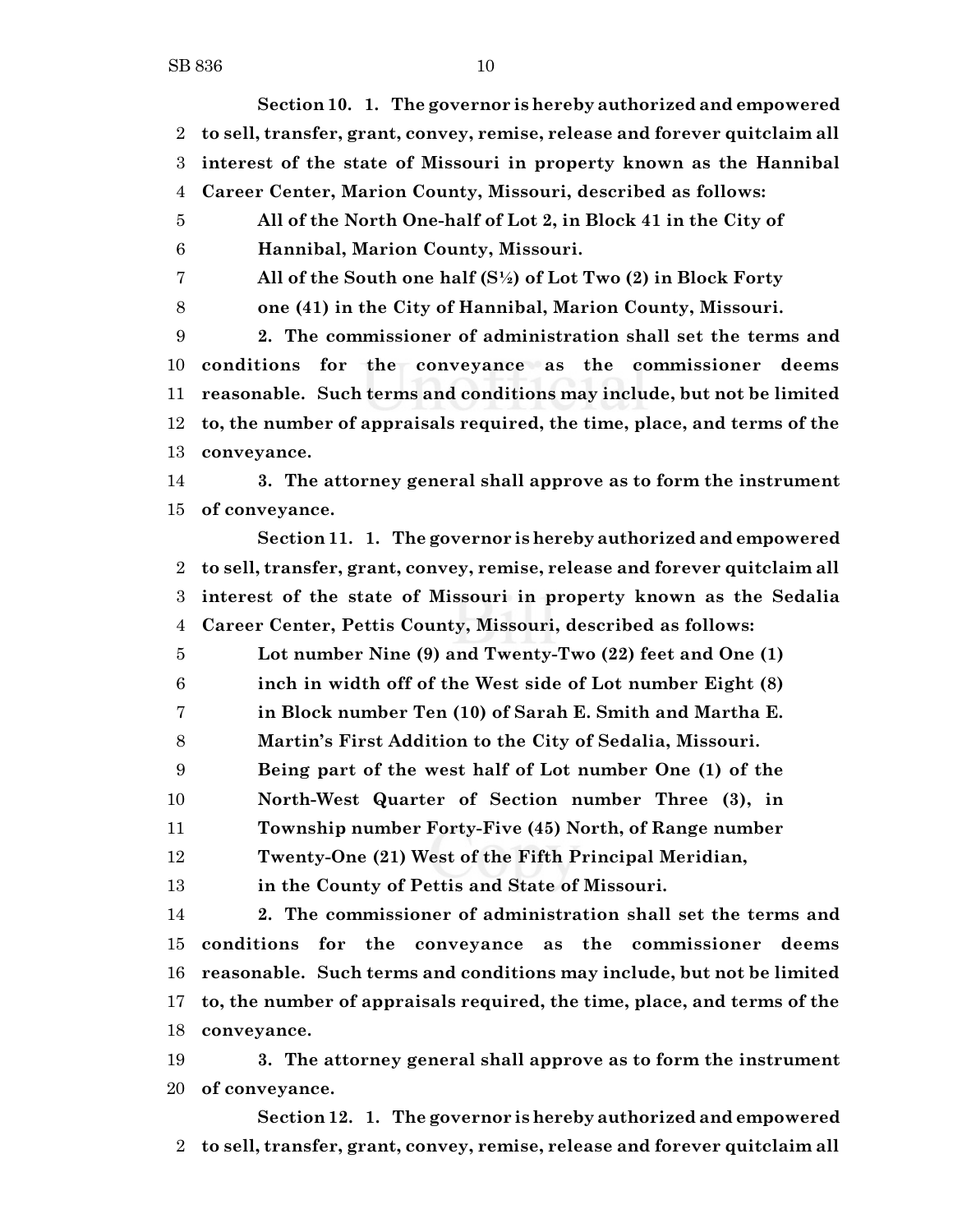**interest of the state of Missouri in property known as the St. Louis**

**Central Career Center, St. Louis County, Missouri, described as follows:**

 **Parcel 1: Lots 1 and 2 in Block 3 of Aubert Place and in Block 3763-S of the City of St. Louis, together fronting 120 feet on the North line of Delmar Boulevard, by a depth Northwardly of 167 feet 6 inches, more or less, to an alley; bounded West by Lot 3 of said block and subdivision and East by Bayard Avenue.**

 **Parcel 2: The Eastern 70 feet, more or less, of Lots 41 and 42 in Block 3 of Aubert Place and in Block 3763-S of the City of St. Louis, fronting 70 feet more or less, on the South line of Enright Avenue, by a depth Southwardly of 111 feet 5-7/8 inches to an alley; bounded East by Bayard Avenue.**

 **Parcel 3: Lot 3 and the Southern 117 feet 6 inches of the Eastern 5-1/2 inches of Lot 4 in the Block 3 of Aubert Place and in Block 3763-S of the City of St. Louis, beginning at a point in the North line of Delmar Boulevard 59 feet 6-1/2 inches East of the West line of said Lot 4, thence North and parallel to the West line of Lot 4, 117 feet 6 inches to a point 50 feet South of the South line of an alley; thence East 5-1/2 inches to the West line of Lot 3; thence North 50 feet to the South line of said alley; thence East 60 feet to the East line of said Lot 3; thence South 167 feet 6 inches to the North line of Delmar Boulevard; thence West on the North line of Delmar Boulevard 60 feet 5-1/2 inches to the point of beginning.**

 **Parcel 4: The Northern 50 feet of the Eastern 5-1/2 inches of Lot 4 in Block 3 of Aubert Place and in Block 3763-S of the City of St. Louis, bounded North by an alley, East by Lot 3; South by a line parallel to and 117 feet 6 inches North of Delmar Boulevard and West by the Western 59 feet 6-1/2 inches of Lot 4.**

 **The Western 59 feet 6-1/2 inches of Lot 4 in Block 3 of Aubert Place and in Block 3763-S of the City of St. Louis, fronting 59 feet 6-1/2 inches on the North line of Delmar Boulevard by a depth Northwardly of 167 feet 6 inches to an alley, including that portion of said alley vacated by**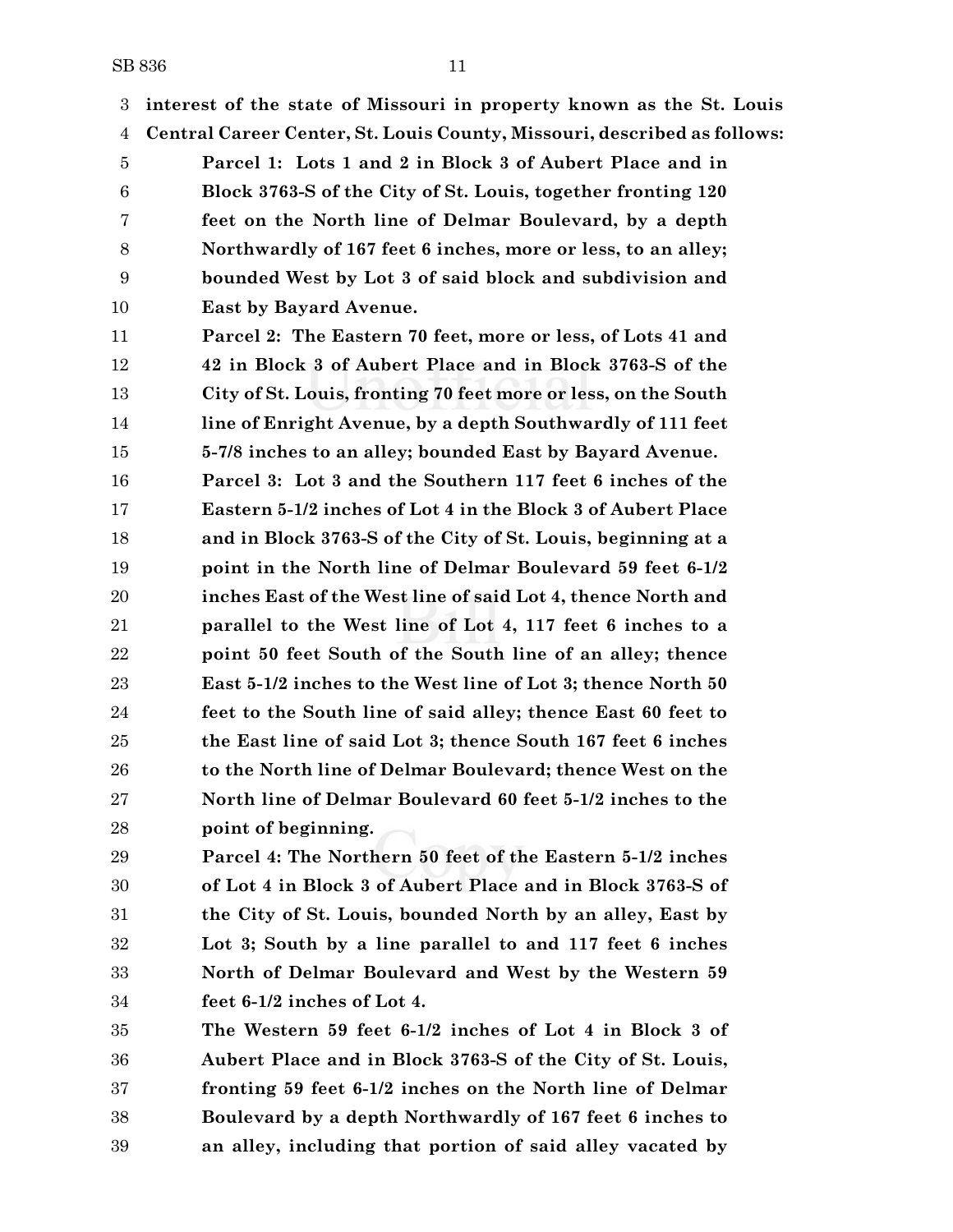**Ordinance No. 58373.**

 **2. The commissioner of administration shall set the terms and conditions for the conveyance as the commissioner deems reasonable. Such terms and conditions may include, but not be limited to, the number of appraisals required, the time, place, and terms of the conveyance.**

 **3. The attorney general shall approve as to form the instrument of conveyance.**

**Section 13. 1. The governor is hereby authorized and empowered to sell, transfer, grant, convey, remise, release and forever quitclaim all interest of the state of Missouri in property known as the Penney State Office Building, Greene County, Missouri, described as follows:**

 **The North Fifty-eight and Seventy-five One Hundredths (58.75)feet of Lot Twenty-four (24) Block Six (6) ORIGINAL PLAT OF SPRINGFIELD, MISSOURI; Also that part of Lot Fifteen (15) Block Six (6) lying South of the following described line to-wit: Beginning at a point One (1) foot North of a point 39 feet 5 1/2 inches East of the Southeast corner of the O'Day Building on the North side of the Public Square, thence East to Pearl Alley, being the South One (1) foot, more or less, Except the West One (1) foot, Eleven and one-half (11½) inches of Lot Fifteen (15) Block Six (6) ORIGINAL PLAT OF SPRINGFIELD, MISSOURI.**

 **2. The commissioner of administration shall set the terms and conditions for the conveyance as the commissioner deems reasonable. Such terms and conditions may include, but not be limited to, the number of appraisals required, the time, place, and terms of the conveyance.**

 **3. The attorney general shall approve as to form the instrument of conveyance.**

**Section 14. 1. The governor is hereby authorized and empowered to sell, transfer, grant, and convey a road and utility easement over, on, and under property owned by the state of Missouri located at the New Dawn State School, Scott County Missouri, to the Sikeston R-6 School District, described as follows:**

**ROAD & UTILITY EASEMENT:**

**A part of the Northeast Quarter of the Northwest Quarter**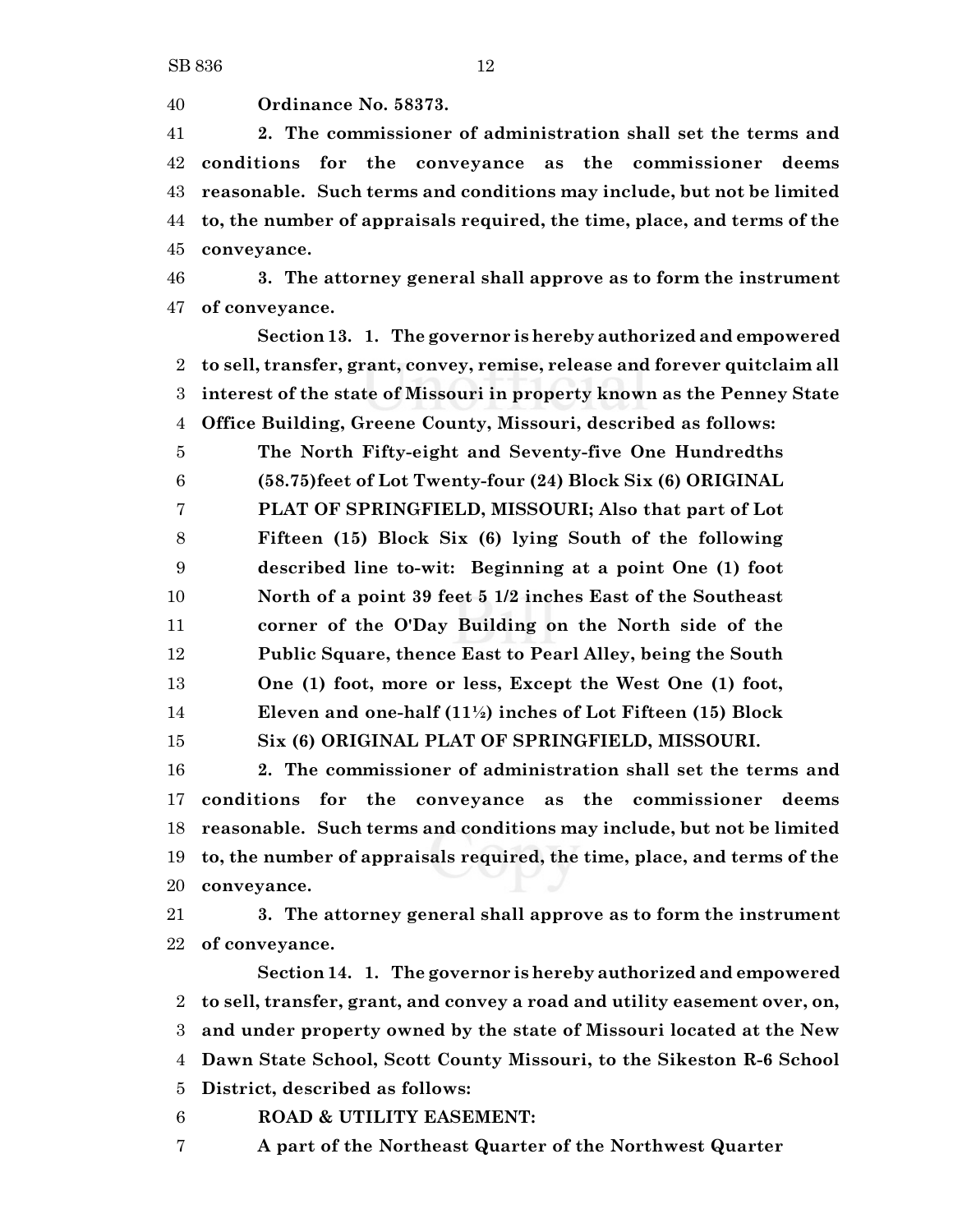**of Section 28, Township 26 North, Range 14 East, Scott County, Missouri and being further described by metes and bounds as follows:**

 **Commencing at the Southwest corner of Lot 9, Block 7 of Glenn & Clara Matthews East Acres as recorded in the office of the Scott County Recorder of Deeds in Plat Book 13 on Page 12 for the point of beginning thence N 89°18'32" E along the South line thereof a distance of 120.00 feet; thence continuing N 89°18'32" E a distance of 100.98 feet; thence S 62°48'09" W a distance of 112.03 feet; thence S 89°18'32" W parallel to the South line of said Lot 9 a distance of 120.72 feet to the East right-of-way line of Glenn Street; thence N 0°41'28" W along said right-of-way line a distance of 50.00 feet to the point of beginning and containing 0.20 acres, more or less.**

 **Subject to any and all easements, if any, affecting the same.**

 **2. The commissioner of administration shall set the terms and conditions for the conveyance as the commissioner deems reasonable. Such terms and conditions may include, but not be limited to, the number of appraisals required, the time, place, and terms of the conveyance.**

 **3. The attorney general shall approve as to form the instrument of conveyance.**

**Section 15. 1. The governor is hereby authorized and empowered to sell, transfer, grant, convey, remise, release and forever quitclaim all interest of the state of Missouri in property located at 3219 Forest Avenue, Kansas City, Jackson County, Missouri, described as follows:**

 **The South 44 ½ feet of the North 80 of Lot 16, LINWOOD, a subdivision in Kansas City, Jackson County, Missouri.**

 **2. The commissioner of administration shall set the terms and conditions for the conveyance as the commissioner deems reasonable. Such terms and conditions may include, but not be limited to, the number of appraisals required, the time, place, and terms of the conveyance.**

 **3. The attorney general shall approve as to form the instrument of conveyance.**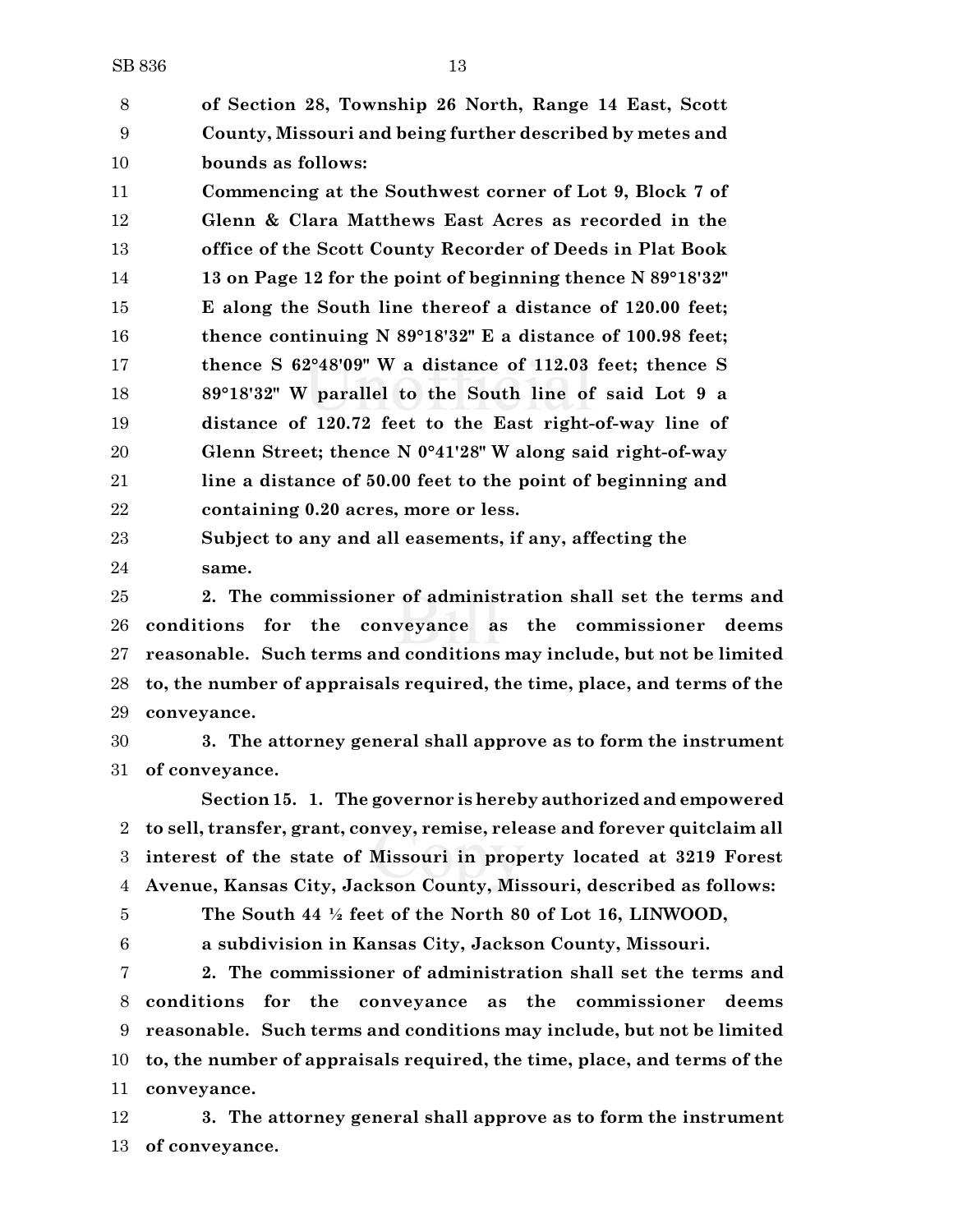**Section 16. 1. The governor is hereby authorized and empowered to sell, transfer, grant, convey, remise, release and forever quitclaim all interest of the state of Missouri in property located at the DMH Albany Regional Office, Gentry County, Missouri, described as follows: All that part of the Northeast Quarter of Section 19, Township 63 North, Range 30 West, in the City of Albany, Gentry County, Missouri, described as follows: COMMENCING at the Northwest corner of Lot 1, Block 1, Country Boys Addition, a subdivision in the City of Albany, Gentry County, Missouri; thence South 89 degrees 53 minutes 51 seconds East along the North line of Blocks 1, 2, and 3 of said Country Boys Addition a distance of 557.39 feet to the POINT OF BEGINNING; thence North 0 degrees 17 minutes 46 seconds East a distance of 500.00 feet to a point on the North line of a Warranty Deed as filed in Book 211 at Page 1, Gentry County, Missouri; thence South 89 degrees 53 minutes 51 seconds East along the North line of said Warranty Deed a distance of 312.91 feet to a point on the West line of an existing 20 foot wide alley as established by said Country Boys Addition; thence South 0 degrees 17 minutes 46 seconds West along the West line of said alley a distance of 500.00 feet to a point on the North line of Lot 6, block 4 of said Country Boys Addition; thence North 89 degrees 53 minutes 51 seconds West along the North line of Blocks 4 and 3 of said Country Boys Addition a distance of 312.91 feet to the POINT OF BEGINNING and containing 156,456 Square Feet or 3.5917**

- **Acres, more or less.**
- **Access Easement**

 **All that part of the Northeast Quarter of Section 19, Township 63 North, Range 30 West, in the City of Albany, Gentry County, Missouri, described as follows:**

 **COMMENCING at the Northwest corner of Lot 1, Block 1, Country Boys Addition, a subdivision in the City of Albany, Gentry County, Missouri; thence South 89 degrees 53 minutes 51 seconds East along the North line of Blocks 1, 2, and 3 of said Country Boys Addition a distance of 557.39**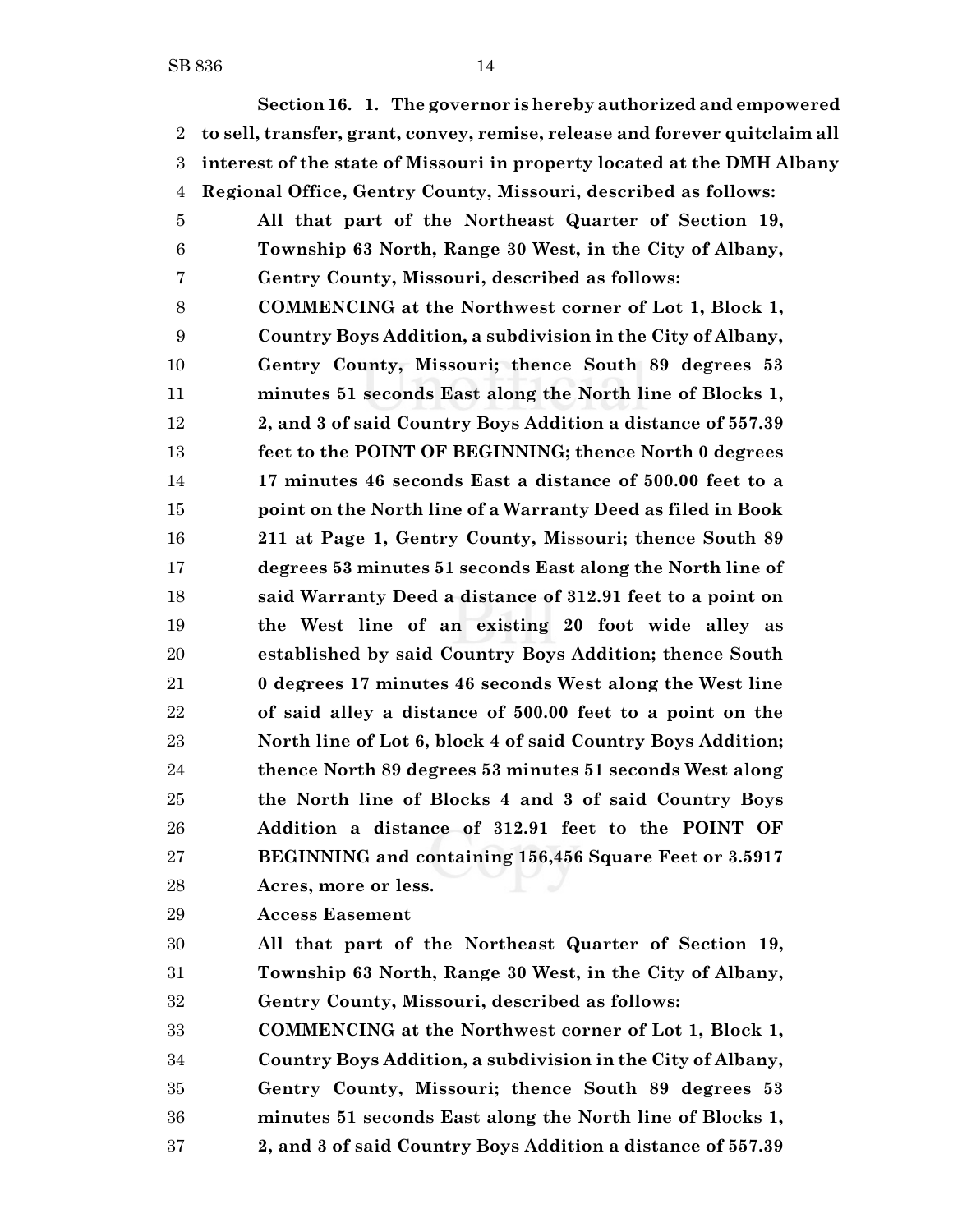**feet to a point; thence North 0 degrees 17 minutes 46 seconds East a distance of 475.00 feet to the POINT OF BEGINNING; thence North 89 degrees 53 minutes 51 seconds West a distance of 558.92 feet to a point on the East right of way line of 13th Street; thence North 0 degrees 06 minutes 41 seconds East along the East right of way line of 13th Street a distance of 25.00 feet to the Northwest corner of a Warranty Deed as filed in Book 211 at Page 1, Gentry County, Missouri; thence South 89 degrees 53 minutes 51 seconds East along the North line of said Warranty Deed a distance of 559.00 feet to a point; thence South 0 degrees 17 minutes 46 seconds West a distance of 25.00 feet to the POINT OF BEGINNING and containing 13,974 Square Feet or 0.321 Acres, more or less.**

 **2. The commissioner of administration shall set the terms and conditions for the conveyance as the commissioner deems reasonable. Such terms and conditions may include, but not be limited to, the number of appraisals required, the time, place, and terms of the conveyance.**

 **3. The attorney general shall approve as to form the instrument of conveyance.**

**Section 17. 1. The governor is hereby authorized and empowered to sell, transfer, grant, convey, remise, release and forever quitclaim all interest of the state of Missouri in property located at the St. Louis State Psychiatric Hospital, St. Louis City, Missouri, described as follows:**

 **A tract of land being part of City Blocks 4741 of the City of St. Louis, Missouri and being more particularly described as follows:**

 **Beginning at the intersection of the North line of Fyler Avenue, 60.00 feet wide, with the West line of Brannon Avenue, 60.00 feet wide; thence along said North line, North 82 degrees 45 minutes 20 seconds West, a distance of 847.45 feet to the East line of Sublette Avenue, 104.00 feet wide at this point; thence along said East line, in a northerly direction with a non-tangent curve turning to the left with a radius of 560.00 feet, having a chord bearing**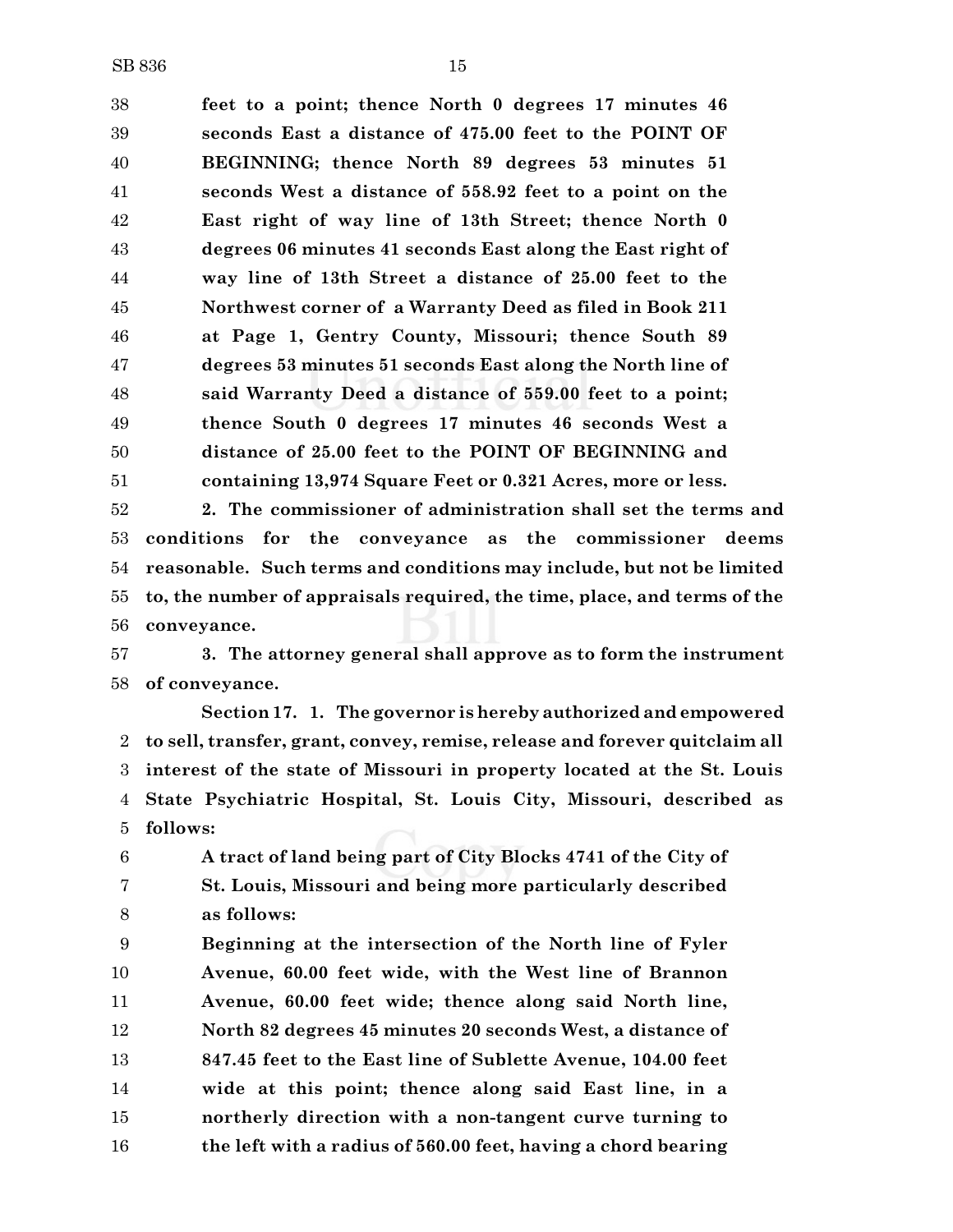**of North 12 degrees 44 minutes 39 seconds West and a chord distance of 118.10 feet and an arc length of 118.32 feet; thence North 18 degrees 47 minutes 50 seconds West, a distance of 836.35 feet; thence leaving said East line, North 71 degrees 12 minutes 10 seconds East, a distance of 8.23 feet; thence South 86 degrees 15 minutes 35 seconds East, a distance of 19.16 feet; thence in a easterly direction with a non-tangent curve turning to the left with a radius of 1025.00 feet, having a chord bearing of South 72 degrees 57 minutes 52 seconds East and a chord distance of 329.10 feet and an arc length of 330.53 feet; thence South 82 degrees 12 minutes 09 seconds East, a distance of 510.38 feet; thence South 88 degrees 33 minutes 16 seconds East, a distance of 197.20 feet; thence North 82 degrees 11 minutes 27 seconds East, a distance of 178.69 feet; thence North 60 degrees 49 minutes 25 seconds East, a distance of 62.57 feet; thence North 47 degrees 29 minutes 23 seconds East, a distance of 32.73 feet; thence South 80 degrees 49 minutes 08 seconds East, a distance of 67.69 feet to the West line of said Brannon Avenue; thence along said West line, South 09 degrees 10 minutes 52 seconds West, a distance of 589.65 feet; thence on a curve to the right, having a radius of 200.00 feet, a distance of 82.80 feet; thence South 32 degrees 54 minutes 06 seconds West, a distance of 137.94 feet; thence on a curve to the left, having a radius of 260.00 feet, a distance of 110.40 feet; thence South 08 degrees 34 minutes 23 seconds West, a distance of 10.00 feet to the Point of Beginning and containing 906,390 square feet or 20.81 acres, more or less The State of Missouri shall retain access to all easements**

**of record for the property.**

 **2. The commissioner of administration shall set the terms and conditions for the conveyance as the commissioner deems reasonable. Such terms and conditions may include, but not be limited to, the number of appraisals required, the time, place, and terms of the conveyance.**

**3. The attorney general shall approve as to form the instrument**